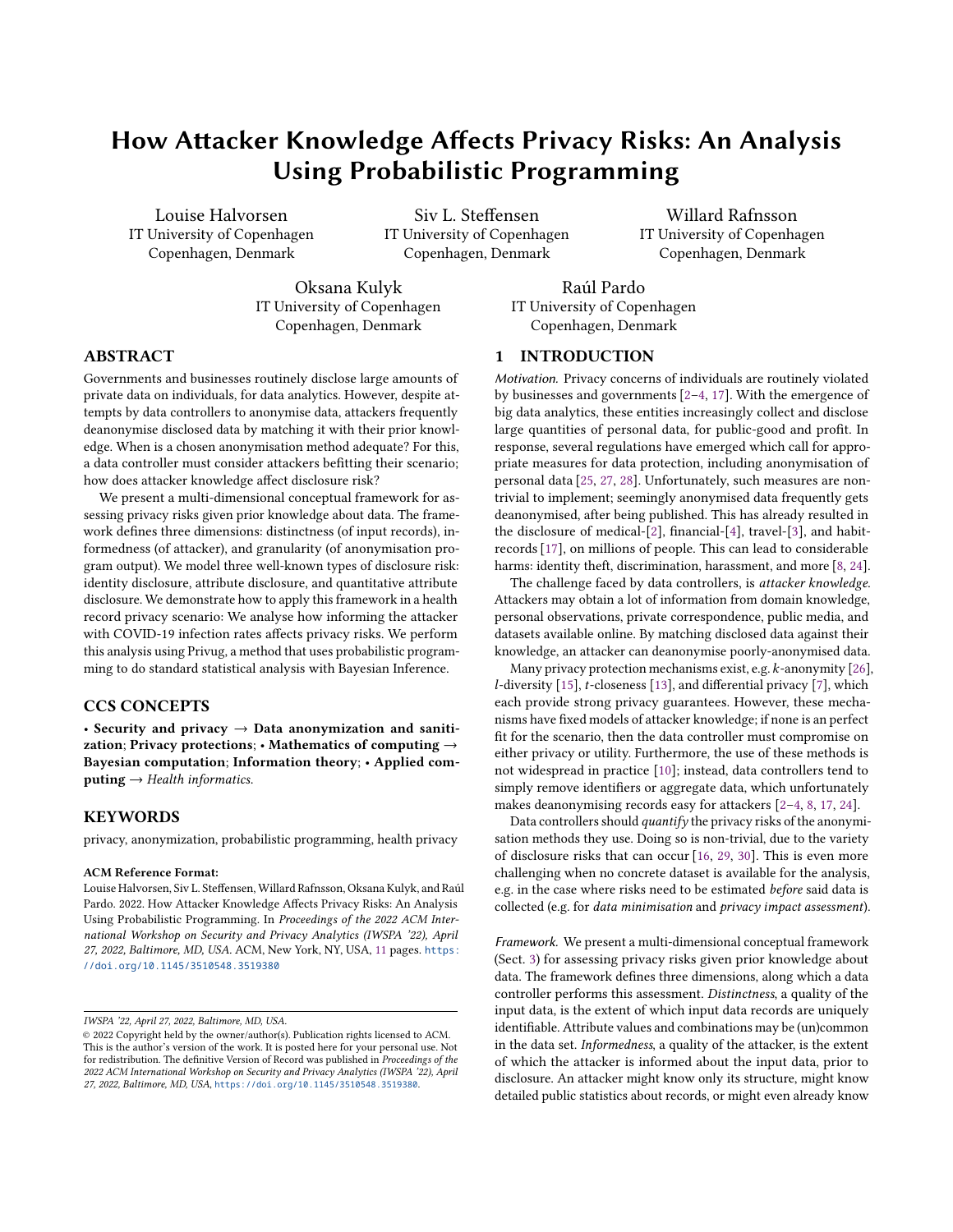IWSPA '22, April 27, 2022, Baltimore, MD, USA. Comparent and Musical Louise Halvorsen, Siv L. Steffensen, Willard Rafnsson, Oksana Kulyk, and Raúl Pardo

some, or most, records. Granularity, a quality of the disclosure program, is the extent of which data has been distorted, or reduced in resolution, during disclosure. Examples include dropping identifying attributes, adding random noise, and making values coarser.

To further aid the data controller in this assessment, we model three well-known [\[16,](#page-10-15) [30\]](#page-10-17) types of disclosure risk, each represented by a query. Identity disclosure is when an attacker identifies which record belongs to a data subject. Attribute disclosure is when an attacker learns the value of an attribute of a data subject, without necessarily knowing which record belongs to the data subject. Quantitative attribute disclosure is when an attacker changes their belief about the value of an attribute of a data subject. These disclosures are in decreasing order of severity, from disclosing a record, to disclosing an attribute, to disclosing information about an attribute.

We demonstrate (Sect. [5](#page-4-0) and [6\)](#page-6-0) how to apply this framework to systematically perform privacy risk analysis. First, a data controller defines the range of each dimension in the framework. A choice from each of these ranges yields a concrete analysis scenario. The data controller then performs the analysis for each scenario, by issuing their queries on it, the result of which is the disclosure risk for that scenario. The result is a complete picture of how changes along each dimension affect disclosure risk. We analyse each sce-nario semi-automatically using PRIVUG [\[18\]](#page-10-18). PRIVUG (Sect. [4\)](#page-3-0) is a method that uses Bayesian inference to analyse privacy risks in programs, in a probabilistic programming language. Note that the framework is independent of the tools used to analyse the scenarios; LeakWatch [\[1\]](#page-10-19) could for instance be used instead.

Together, this constitutes a systematic approach for exploring how prior knowledge affects privacy risk. In contrast to an ad-hoc, unstructured exploration, a data controller now has concrete dimensions, queries, and methods, for making a privacy risk assessment.

Health Data Privacy. Our approach is a significant contribution to health data privacy. To show this, we (in our demonstration) analyse disclosure risks associated with publishing COVID-19 infection rates in Denmark. We focus on the public datasets that Statista (<www.statista.com>) regularly publishes on infection rates in the Danish population [\[6\]](#page-10-20). These datasets are aggregated into age groups. Our goal is to quantify privacy risks for all age groups, and find out which age groups are most vulnerable. Applying our conceptual framework, we proceed by instantiating the three dimensions. Granularity consists of two anonymisation methods: attr\_r drops identifying attributes, and attr\_g reduces the granularity of attributes. Informedness consists of two attackers, who vary in how much prior knowledge they have about infection rates. The first attacker, UNIFORM, knows nothing about infection rates, whereas the second, covid19, is informed about publicly-available statistics on the first few months of the COVID-19 outbreak in Denmark. Distinctness consists of the 112 different age groups that we suppose that attacker is trying to learn about. This yields a total of  $112 * 2 * 2 = 448$  scenarios, each of which we perform our three queries on using Privug. The result is an extensive and detailed analysis of privacy risks, presented in Figs. [6](#page-7-0) to [8.](#page-8-0) Summarised:

(1) Using the uniform prior results in a worst-case overestimation of identity and attribute disclosure risks for people aged 0-79, but results in an underestimation of these same risks for people in the age group  $\geq 80$ . (Sections [6.1](#page-6-1) and [6.2\)](#page-7-1).

- (2) Reducing granularity of quasi-identifiers (e.g. age, birthday, zip [\[9,](#page-10-21) [23,](#page-10-22) [26\]](#page-10-10)) reduces attribute disclosure risk by at least 20% in the covid19 prior and 10% for UNIFORM. But doing so is insufficient for protecting age group  $\geq 80$  (up to 80% attribute disclosure risk, and only offers low protection for people aged 0-79 (up to 50% attribute disclosure risk). (Section [6.2\)](#page-7-1).
- (3) Using the uniform prior results in a worst-case overestimation of quantitative disclosure risks—both for ordinary records (30 year old people) and outliers (90 year old people). However, for the covid19 prior, the attacker learns proportionally—the risk increases by up to 30%. (Section [6.3\)](#page-8-1).

As evident by the comprehensiveness of the above results, our approach is a significant step forward in the area of privacy risk analysis of health records in general, especially due of pt. [iii\)](#page-1-0) below.

Contribution. Our contributions include:

- (1) a multidimensional conceptual framework for assessing how attacker knowledge affects privacy risk:
	- (a) three dimensions along which assessment is performed, (b) model of three well-known types of disclosure risk;
- (2) demonstration of how to apply this framework to perform privacy risk analysis using probabilistic programming;
- (3) approach to obtain comprehensive privacy risk results in health data privacy using a Bayesian model of input data.

<span id="page-1-0"></span>Our approach stands out in three important ways. i) We provide an semi-automatic way to quantify well-known notions of disclosure risks. This is in contrast to to existing works, which require a nonnegligible level of expertise to be carried out. ii) We are analysing the performance of a anonymization method, not how vulnerable a specific dataset is. iii) The model of the input dataset is Bayesian; while we can model a specific input dataset, we can furthermore model varying degrees of uncertainty about the input dataset, corresponding to what an attacker could reasonably know. Notably, this enables us to analyse data protection measures before we collect data, à la UNIFORM. This facilitates data minimisation, included in several privacy regulations and guidelines (see e.g. GDPR [\[27\]](#page-10-5), Article 5), and reduces disclosures resulting e.g. from server breaches. This is in stark contrast with existing risk estimation methods, which have to be applied on a particular dataset.

All data relevant to our demonstration, i.e. public datasets of Danish demographics and COVID-19 infection, probabilistic models, anonymisation programs, and the complete set of results in this paper, are available in our public repository [\[21\]](#page-10-23).

## <span id="page-1-1"></span>2 MOTIVATION (PRIVACY VIOLATIONS)

The overall problem is privacy violations stemming from insufficient anonymisation of disclosed records. This problem is very broad; to illustrate this, we present three scenarios (one in detail) showcasing varied privacy concerns: health, personality, and location. These examples furthermore highlight recurring elements.

Health. Consider the anonymisation of medical records. The input data has five columns: name, zip code, birthday, sex, and diagnosis. Consider an anonymisation algorithm (hea) which simply drops the name column, as illustrated in Fig. [1a.](#page-2-1) Suppose that a data controller applies this algorithm on the input data, and discloses the result.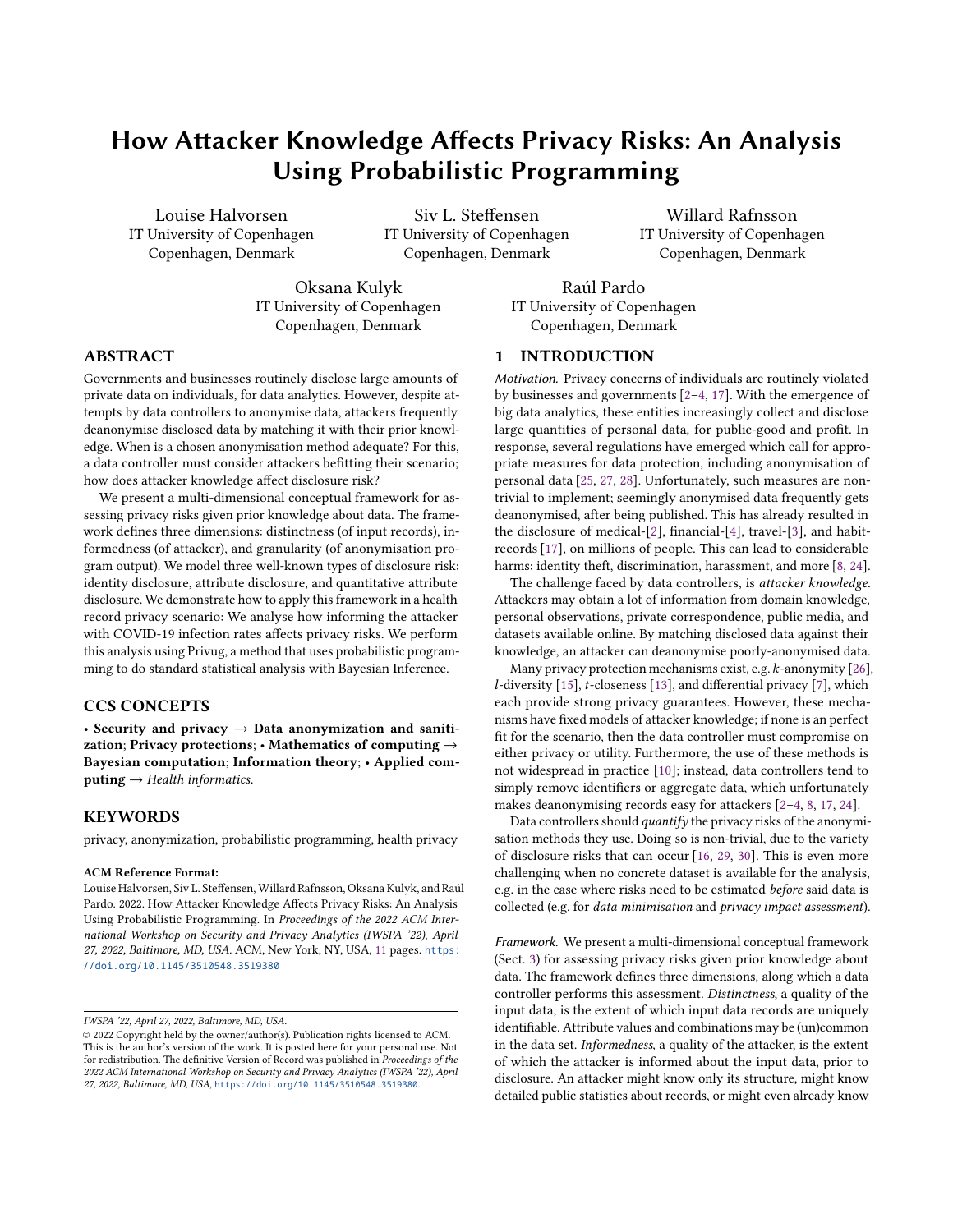How Attacker Knowledge Affects Privacy Risks: An Analysis Using Probabilistic Programming IWSPA '22, April 27, 2022, Baltimore, MD, USA.

<span id="page-2-1"></span>

| name                          | <b>7in</b>                   | birthdav                                             | sex | diagnosis                 |                          | zip                          | birthdav                                             | sex    | diagnosis                        |             | name                          | zip                          | birthdav                                             | sex    |                    |                  |
|-------------------------------|------------------------------|------------------------------------------------------|-----|---------------------------|--------------------------|------------------------------|------------------------------------------------------|--------|----------------------------------|-------------|-------------------------------|------------------------------|------------------------------------------------------|--------|--------------------|------------------|
| Alice<br>Bob<br>Carol<br>Dave | 2300<br>2305<br>2300<br>2310 | 15.06.1956<br>15.06.1956<br>09.10.1925<br>01.01.2000 | M   | healthy<br>healthy<br>ill | hea<br>$\longrightarrow$ | 2300<br>2305<br>2300<br>2310 | 15.06.1956<br>15.06.1956<br>09.10.1925<br>01.01.2000 | M<br>M | ill<br>healthy<br>healthy<br>ill | $_{\oplus}$ | Mark<br>Rose<br>Alice<br>Dave | 2450<br>2870<br>2300<br>2310 | 30.09.1977<br>24.12.1985<br>15.06.1956<br>01.01.2000 | M<br>M | $\rightsquigarrow$ | Alice<br>is ill. |

(a) Health records anonymized by dropping an identifying attribute (name).

Figure 1: Anonymized health record reidentified by means of a linking attack.

| name  | <b>ZID</b> | birthday   | sex | diagnosis |      | zip  | sex               | age                             | diagnosis |  |                        |  |  |
|-------|------------|------------|-----|-----------|------|------|-------------------|---------------------------------|-----------|--|------------------------|--|--|
|       | 2300       | 15.06.1956 |     | ill       |      | 2770 | M                 | M                               | healthy   |  |                        |  |  |
|       | 2770       | 15.06.1956 | M   | healthy   |      | 2770 | M                 | M                               | healthy   |  |                        |  |  |
|       | 2300       | 07.03.1997 |     | healthy   | hea' | 2770 | M                 |                                 | ill       |  | Alice is a middle-aged |  |  |
|       | 2770       | 01.01.2000 | M   | ill       |      |      | $\longrightarrow$ | $_{\oplus}$<br>ill<br>2770<br>M |           |  | $\rightsquigarrow$     |  |  |
|       | 2300       | 22.05.1968 |     | ill       |      | 2300 |                   |                                 | healthy   |  | female living in 2300. |  |  |
|       | 2770       | 23.12.1961 | M   | healthy   |      | 2300 |                   |                                 | healthy   |  |                        |  |  |
| Grace | 2300       | 19.11.1991 |     | healthy   |      | 2300 |                   | M                               | ill       |  |                        |  |  |
| Harry | 2770       | 29.08.2002 | M   | ill       |      | 2300 |                   | M                               | ill       |  |                        |  |  |

(a) Health records anonymized by grouping values, satisfying 2-anonymity.

(b) Homogeneity attack reveals Alice's diagnosis.

(b) Linking attack reveals Alice's record.

Figure 2: Anonymized health record's diagnosis revealed by means of a homogeneity attack.

Suppose that users have not consented to their diagnosis being disclosed. Despite the disclosed records being anonymised, the diagnosis of individuals might be revealed. Suppose that you already possess a dataset with zip codes, birthdays, sex, and, crucially, names as shown after the "⊕" in Fig. [1b.](#page-2-1) Since zip code, birthday, and sex, form a quasi-identifier in both datasets, a simple join of the datasets could reveal the names of the individuals from the disclosed medical records, thus revealing whether or not they are ill, as per the " $\sim$ ".

Sweeney [\[26\]](#page-10-10) famously joined medical records disclosed by the Group Insurance Commission (GIC) in Massachusetts, with a voter registration list (which she acquired for \$20), to reveal the health record of the then-governor of Massachusetts. Our example is based on this incident. This is a linking attack. A high percentage of the population can be uniquely identified by a combination of common demographics in this manner [\[9,](#page-10-21) [23\]](#page-10-22); 87% of the US population can be uniquely identified by zip code, sex, and date of birth [\[26\]](#page-10-10).

Sufficiently anonymising data is hard. Suppose a data controller wishes to publish medical records with high utility, yet where uniquely identifying a record is impossible. She applies hea' on the input data, which drops names, replaces birthdays with age groups, and discloses the result, as illustrated in Fig. [2a.](#page-2-1) The released data satisfies k-anonymity ( $k = 2$ ); no record can be uniquely identified. The disclosed data has high utility; it says that all young adult (Y) males in 2770 are ill, and all middle-aged (M) females in 2300 are ill. However, this dataset is vulnerable. Suppose an attacker knows that Alice is a middle-aged female living in 2300, and that her record is in the data set. (The attacker may be a neighbour who knows that Alice got tested.) All records matching these constraints are ill. The attacker concludes that Alice is ill. Machanavajjhala et al. [\[14\]](#page-10-24) demonstrated this shortcoming of  $k$ -anonymity (and proposed  $l$ diversity as a remedy). This is a homogeneity attack.

Personality. Narayanan and Shmatikov [\[17\]](#page-10-3) linked the Netflix prize dataset, containing anonymised movie ratings of 500,000 Netflix subscribers, with (public) profiles from IMDB. They succeeded despite Netflix injecting noise into the data during the anonymisation process. Movie watching habits and ratings reveal intimate details of people, such as political orientation (e.g. the movie "Fahrenheit 9/11"), religious views ("Jesus of Nazareth"), and sexual orientation ("Queer as Folk") [\[17\]](#page-10-3). This is in line with results from sociology and

psychology research [\[12\]](#page-10-25), which concludes that our movie watching habits and ratings are indicators of how we rank on the Big Five personality factors [\[11\]](#page-10-26). For instance, Alice may like science-fiction and fantasy because she is creative and adventurous, albeit reserved. Inferring such facts from released data is an inference attack.

Location. Culnane et al. [\[3\]](#page-10-7) showed that it only takes two datapoints to identify an individual in anonymised travel records for 15 million travel cards, disclosed by Public Transport Victoria (PTV), Melbourne, Australia. This can be done by linking travel records with event participation information from Facebook or meetup.com. Revealing travel information on individuals can reveal intimate details of people; where they work, where they sleep, whom they travel with. Travelling frequently to the same location may reveal health information (area has a hospital), religious affiliation (church), sexual orientation (gay bars), or substance abuse (pusher street).

Disclosing records that depends on personal information poses a privacy risk: an attacker may relate them with information they already possess, and deanonymise them. Suppose you are the data controller, faced with the task of anonymising data. How do you know that using a certain anonymisation algorithm poses a privacy risk? Crucially: What is a good model for attacker knowledge, and how does informing it with realistic data influence risk analysis?

## <span id="page-2-0"></span>3 FRAMEWORK (DIMENSIONS, QUERIES)

How do you approach the above problem? Where do you start your analysis, and how will you know that you have high-confidence results? For this, we present a conceptual framework, which serves as an analytical tool by introducing concepts which help the data controller think about and approach this problem. Later, we will see a concrete manner in which the data controller can solve this problem in an semi-automated, systematic manner, using Privug.

Before we can make statements about privacy, we need to know what kind of attackers we consider in our risk assessment. In our conceptual framework, we assume the following threat model.

<span id="page-2-4"></span><span id="page-2-3"></span><span id="page-2-2"></span>Threat model. We consider an attacker that i) has some prior knowledge about the input dataset, ii) who knows the program, and iii) who observes the output of the program. The goal of the attacker is to infer additional information about the input dataset.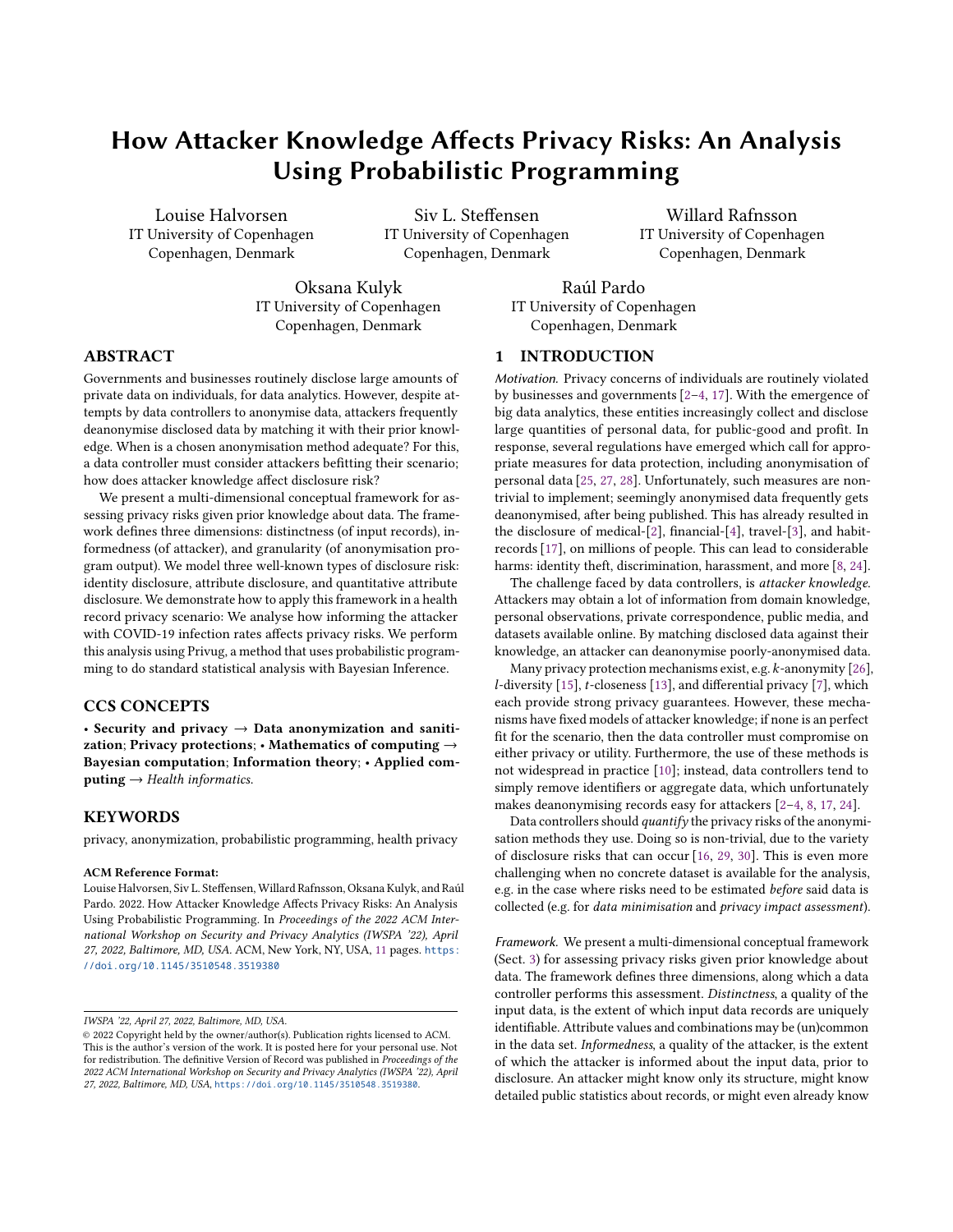<span id="page-3-1"></span>

Figure 3: Overview of our framework  $(s = |D| * |I| * |G|)$ .

Pt. [i\)](#page-2-2) encompasses a broad space of attackers, ranging from ones that know nothing, to ones that know everything, about the input dataset, with varying degrees of certainty. It thus subsumes attackers which perform linking or homogeneity attacks. Pt. [ii\)](#page-2-3) is inspired by Kerckhoff's principle; we should not rely on the program being obscure for privacy to be preserved, as an attacker might know (or infer) the program. Pt. [iii\)](#page-2-4) similarly does not rely on the disclosed output being obscure for privacy to be preserved (it is disclosed).

Dimensions. Our conceptual framework introduces three dimensions to aid the data controller in thinking about the above problem.

Distinctness. A quality of the input data, this dimension represents the extent of which records in the input data are uniquely identifiable. A record might be similar to many records in the input dataset, might be unique, or anywhere in between. For instance, in the input data of Fig. [1b,](#page-2-1) Carol is more uniquely identifiable than Alice with respect to age, since Alice shares her age with Bob (whereas Carol shares an age with no-one). In the personality example, viewers that watch really obscure movies are more identifiable than viewers that watch mainstream movies. Finally, in the location example, travellers that travel to odd locations at odd hours are more identifiable than travellers that travel on main transport routes in rush hour. Analysing with respect to varying degrees of distinctness enables the data controller to evaluate the extent of which the disclosure program protects outliers in the input data.

Informedness. A quality of the attacker, this dimension represents the extent of which the attacker is informed about the input data, prior to disclosure. For instance, in Fig. [1b,](#page-2-1) the attacker knew the zip, birthday and sex of Alice and Dave, whereas in Fig. [2,](#page-2-1) the attacker knew the zip and sex of Alice, and that she's middle-aged. In the personality example, the attacker knew which movies users had rated on IMDB, and in the location example, the attacker knew which events people had participated in. Whereas these are examples of the attacker knowing things with certainty, the attacker might also possess knowledge with varying degrees of uncertainty. For instance, the attacker might know that sexes in the input dataset are distributed with a slight bias towards females. In other words, the attacker might know nothing besides the structure of input records, might know detailed public statistics about records, or might even already know some, or most, of the records. Analysing with respect to varying degrees of informedness enables the data controller to assess how attacker knowledge affects privacy risk.

Granularity. A quality of the disclosure program, this dimension represents the extent of which data has been distorted, or reduced in resolution, during disclosure. For instance, in Fig. [1b,](#page-2-1) the disclosure program drops identifying attributes, whereas in Fig. [2,](#page-2-1) the disclosure program furthermore makes values more coarse. The disclosure program can also add random noise, as in the personality example. Analysing with respect to varying degrees of granularity enables the data controller to evaluate the effect of different

IWSPA '22, April 27, 2022, Baltimore, MD, USA. Comparent and Musical Louise Halvorsen, Siv L. Steffensen, Willard Rafnsson, Oksana Kulyk, and Raúl Pardo

anonymisation approaches, to assess which approach strikes the desired balance between privacy and utility.

Queries. To further aid the data controller, we highlight three known [\[16,](#page-10-15) [30\]](#page-10-17), relevant types of disclosure risk, represented by queries.

Identity disclosure. Can an attacker identify precisely which record belongs to a data subject? For instance, in Fig. [1b,](#page-2-1) the attacker can identify which row belongs to Alice (the first row). This is the most severe disclosure; if the attacker pinpoints Alice's record, then the attacker learns all of Alice's attributes in the disclosed dataset.

Attribute disclosure. Does the attacker learn the value of an attribute of a data subject (without necessarily knowing which record belongs to said data subject)? For instance, in Fig. [2,](#page-2-1) while the attacker cannot pinpoint which of the rows belong to Alice, the attacker learns the diagnosis since all candidate rows are diagnosed ill. Suppose, for instance, that the input dataset furthermore contained a street address, which is preserved by the disclosure program. Then the attacker does not learn Alice's street address exactly (but rather, reduces it to two possible addresses).

Quantitative attribute disclosure. Does the attacker change their belief about the value of an attribute of a data subject? With belief being (un)certainty of knowledge, we think of these as probabilities. For instance, consider a variation of the input data in Fig. [2,](#page-2-1) where Carol and Grace's record are not present. The disclosed table then does not contain the ⟨2300, F, Y, healthy⟩ rows. Suppose that 2% of the general population is ill, and that this is known by the attacker prior to disclosure. Suppose further that the attacker knows nothing about Alice (not even her name) except that her record is in the input dataset. Then, upon seeing the disclosed dataset, the attacker's belief that Alice is ill becomes <sup>2</sup>/3—a huge increase. This is the least severe disclosure of the three; the attacker neither pinpoints Alice's record, nor learns an attribute with certainty.

Scenarios. Each choice along each of the three dimensions gives rise to a scenario, to be analysed for disclosure risk using the above queries. This is summarised in Fig. [3.](#page-3-1) Here,  $D$ ,  $I$ , and  $G$  are the record types, attackers, and disclosure programs considered by the data controller. Large sets yield many scenarios, each of which needs to be analysed with the three queries. In the following, we show how to perform these analyses semi-automatically using Privug.

## <span id="page-3-0"></span>4 METHOD (PRIVUG)

To reason about privacy risks stemming from the use of an anonymi-sation algorithm, we use PRIVUG [\[18\]](#page-10-18). PRIVUG semi-automates the process of quantifying risk. We briefly recall the Privug method here, and refer the reader to [\[18\]](#page-10-18) for further details.

In Privug, we define attacker knowledge as a probabilistic model, and use Bayesian inference to reason about what the attacker learns.

Probabilistic model. A probabilistic model describes a stochastic phenomenon in terms of random variables and their relationships. We express our probabilistic models in a programming language. Probabilistic programming is the use of programming languages for probabilistic modelling and reasoning. We use Figaro [\[19\]](#page-10-27), a probabilistic programming language embedded in Scala. We can e.g. write **val**  $x =$  Uniform(0,10) to specify that  $x \sim$  Uni(0,10), define  $y$  in terms of  $x$ , define a distribution over datasets, etc.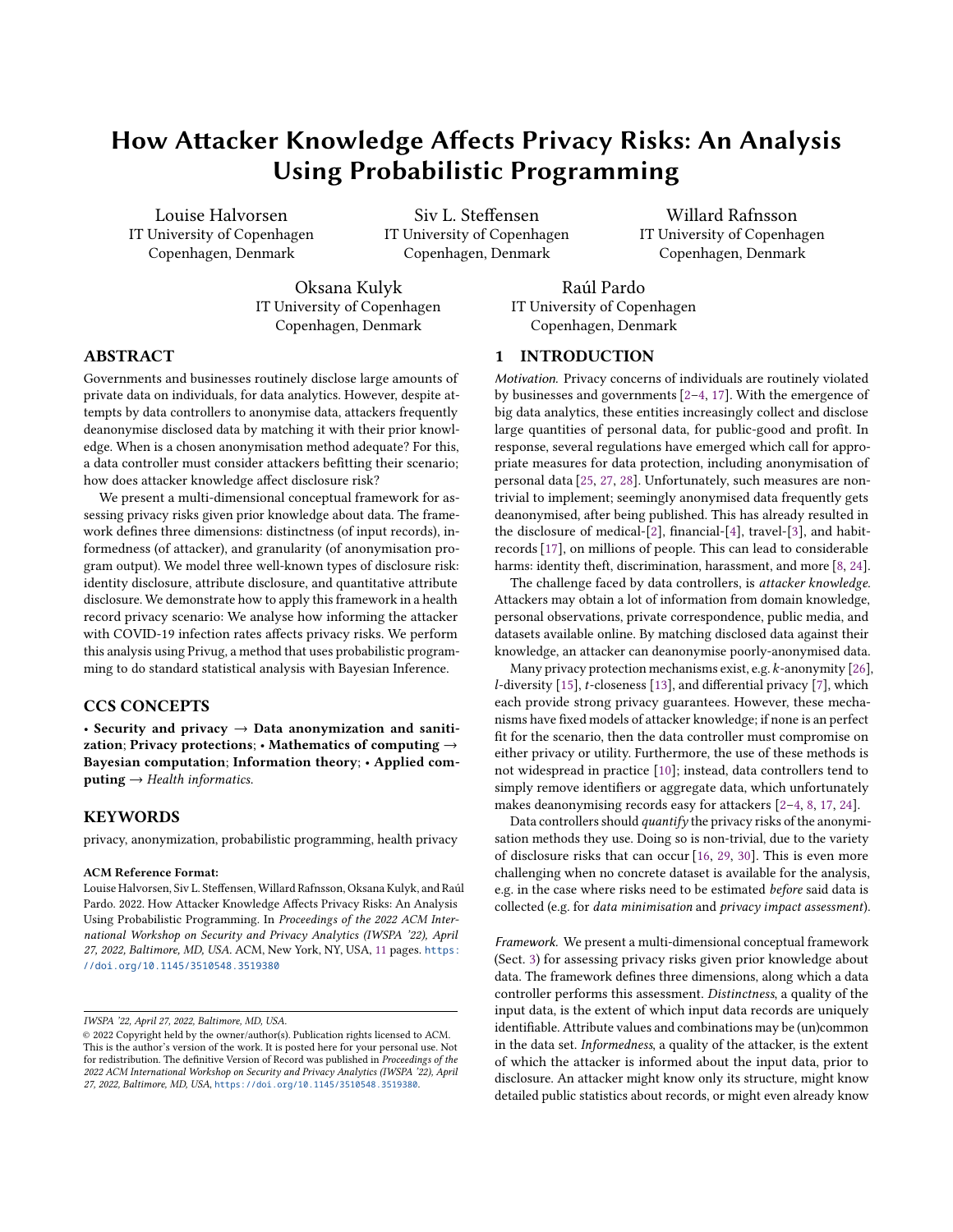The steps of Privug (see Figure [4\)](#page-5-0) are divided in two phases.

Modeling Phase. First, a data controller defines the scenario as a probabilistic model. The model is created in three steps:

(1) Prior. Define the attacker's knowledge about the input of the program before observing the output. This is modelled as a distribution over (input) datasets. This model is very general. With it, we can model how much the attacker knows—with varying degrees of certainty—about the size of the dataset, which values attributes can take, which records are in the dataset, and dependencies between all of these. In Sect. [5.1](#page-4-1) we give two priors on COVID-19 infection rates for the Danish population: an uninformed attacker making reasonable guesses (UNIFORM), and an attacker informed about publicly-released statistics on the matter (COVID19).

(2) Disclosure program. Define the probabilistic version of the anonymisation program. The probabilistic version maps a distribution over inputs to a distribution over outputs. We invoke it on the prior to compute the attacker's prediction of the output of the anonymisation program. The probabilistic version is trivially obtained from the original anonymisation program, usually by simply updating its type signature. In Sect. [5.2](#page-5-1) we show the probabilistic version of two anonymisation programs: one that drops a column  $(\text{attr}_r)$ , and one that reduces granularity of data  $(\text{attr}_q)$ .

(3) Observation. Condition the program outputs. This asserts evidence that the attacker has after observing the output of the anonymisation program. This is required for some types of analysis. In Sect. [5.3,](#page-6-2) for quantitative attribute disclosure, we assert that  $k$ records in the output share a distinguished record's age group.

Analysis Phase. The data controller then computes & analyzes the knowledge that the attacker obtains after disclosure. In two steps:

(4) Posterior. Use Bayesian inference to compute the knowledge of the attacker after observing the output, i.e., posterior distribution. Figaro includes several inference algorithms to estimate the posterior distribution automatically. We use Importance Sampling (IS) [\[22\]](#page-10-28). Intuitively, IS estimates the posterior by repeatedly generating sample datasets according to the prior, and running the disclosure program on each of the samples to estimate the distribution of output datasets. If observations are defined, IS rejects samples that do not satisfy the observation. For our analyses, we generate 5000 samples. This number of samples has been shown to provide a good estimation for the type of programs we analyse here [\[18\]](#page-10-18).

(5) Posterior Analysis. Query the prior and posterior. By doing so, the data controller can analyse what the attacker learns about the input from the output. All statistically defined queries and leakage measures can, in principle, be used [\[18\]](#page-10-18). In Sect. [6,](#page-6-0) we show and evaluate the result of issuing the disclosure queries from Sect. [5.3.](#page-6-2)

## <span id="page-4-0"></span>5 DEMONSTRATION: SETUP

In our demonstration of our framework, we evaluate the privacy risk of two anonymisation programs intended to protect the privacy of the individuals in a COVID-19 dataset. Consider a data analyst responsible for releasing COVID-19 data (of Danish citizens). The non-anonymised dataset contains an identification number for each data subject, the COVID-19 information (a binary diagnosis: "ill" or "healthy"), and demographic data, namely, birthday, age, zip code and sex. The analyst wishes to assess the privacy risks of two anonymisation methods: only removing the identifier, or furthermore decreasing the granularity of attributes (generalise). In particular, the analyst is interested in three types of analyses: i) determine the probability that an attacker uniquely identifies a record in the dataset (identity disclosure); ii) determine the probability that an attacker learns the diagnosis (attribute disclosure); and iii) determine how certain an attacker is about the diagnosis (quantitative attribute disclosure). The analyst will do this in the presence of two attackers: a uniform prior, and a prior that is informed with publicly available demographic data and COVID-19 data from Denmark.

This scenario is the same as in the health example in Sect. [2.](#page-1-1) However, our experiment differs in three crucial ways from Sweeney's work [\[26\]](#page-10-10). First, we consider COVID-19 infection rates in Denmark, whereas Sweeney considered hospital records disclosed by the GIC in Massachusetts. Second, we assess the privacy risk of anonymisation programs, not the vulnerability of a given dataset. We do not need the original dataset—in fact, we do not possess it. Instead, we create Bayesian models of what the attacker might know about the input data. Third, instead of looking for a linking [\[26\]](#page-10-10) or homogeneity [\[14\]](#page-10-24) attack on a dataset, we analyse anonymisation programs broadly, against attackers with varying degrees of informedness.

We refer to the distinguished record that the attacker is attempting to infer information about (Alice) as the victim.

## <span id="page-4-1"></span>5.1 Priors (informedness, distinctness)

We investigate two different priors built with the attributes described above. The uniform prior assumes a uniform distribution of all the demographic attributes, modeling a complete lack of knowledge of how these attributes can be distributed in the datasets. This prior corresponds, for instance, to the situation at the beginning of the COVID-19 pandemic when governments did not publish infection rates yet. The COVID-19 prior takes into consideration the actual distribution of the demographics as well as COVID-19 infections in May 2020 among the Danish population, based on published statistical data, thus modelling a stronger attacker that makes use of publicly available data. In this prior, the probability of a person being ill depends on the person's age and sex.

Both priors assume the dataset has a fixed size, and that records are independent from one another. We do not consider knowledge e.g. of the form "if Bob is in the dataset, then so is Carol", or "if everyone is male, then the dataset is small" (modellable in Privug).

UNIFORM. In the uniform prior, the attributes of sex, birthday, age and zip codes are uniformly distributed. More specifically, birthdays are uniformly distributed from a range of 0 to 364 denoting the 365 days in a year. (For the sake of simplicity, we ignore leap years in our experiment.) Age is defined in a similar way and is uniformly distributed from a range of 0 to 112. Furthermore, names are uniformly distributed from a list of 54 names. As for zip codes, around 250 different zip codes are uniformly distributed. Diagnosis has a probability of being ill at 0.2, i.e. a Bernoulli distribution. This is a (uneducated) guess, which is independent of demographics.

covid19. In the COVID-19 prior, distributions are defined from reallife, publicly-available demographics data on the Danish population.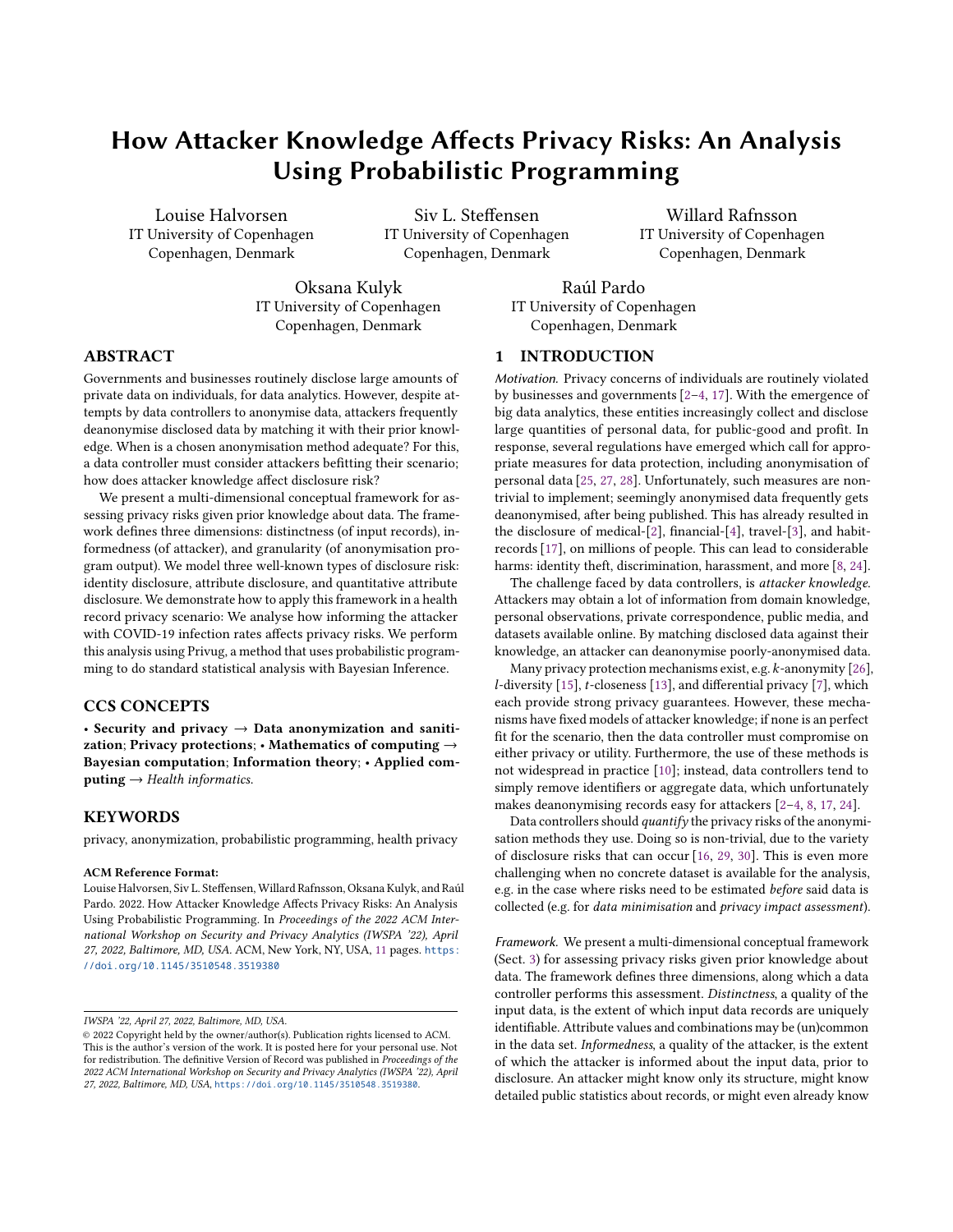IWSPA '22, April 27, 2022, Baltimore, MD, USA. Comparent and Musical Louise Halvorsen, Siv L. Steffensen, Willard Rafnsson, Oksana Kulyk, and Raúl Pardo

<span id="page-5-0"></span>



<span id="page-5-2"></span>



For the distribution on age and sex, we use data from Statbank [\[5\]](#page-10-29) maintained by Statistics Denmark, the central authority on statistics on Danish society. The data is a mapping from ages (0 to 111 years), to the share of people with that age living in Denmark in the first quarter of 2020. Figure [5](#page-5-2) (left) shows the distribution. For sex, the data is almost evenly distributed between female and male in Denmark; 51 percent female, and 49 percent male. The distribution on age depends on gender; there are more elderly females than there are elderly males, and there are more young males than there are young females. For the distribution on diagnosis, we use (freely available) data [\[6\]](#page-10-20) from Statista, a German private company specialising in market and consumer data. This data consists of the number COVID-19 cases as of October 6, 2020, by age (grouped in intervals of 10 years) and sex. In Denmark, females have a higher infection rate than males in all age groups, save for 60-70 and 70-80 years. Zip codes and birthdays remain uniformly distributed.

Data. Figure [5a](#page-5-2) shows the distribution over age and sex in Denmark. For instance, out of all males, ~0.011 of them are 0 years old, and out of all females, ~0.010 of them are 0 years old. This corresponds to two categorical distributions (for females & males resp.). Figure [5b](#page-5-2) shows the infection probability for each age interval in Denmark. For instance looking at the first column, the share of the Danish population, who are under the age of 9, female and are infected with COVID-19 is 0,0023. That is, there is a probability of 0,23 % of being infected with COVID-19, if you are female under age of 9.

Implementation. Figure [9](#page-10-30) shows the specification of our two priors in Figaro. The function VariableSizeArray(size,... defines a probability distribution over datasets w/ 500 rows (size ∼ Con(500), a constant distribution). Intuitively, it defines how to sample a dataset, in terms of how to sample a record. In Fig. [9a](#page-10-30) (UNIFORM), the attributes in each row are distributed as described above. In particular, Flip is a Bernoulli distribution on Booleans, and If branches on the Boolean to map it to a diagnosis. In Figure [9b](#page-10-30)

(covin19), names, zip code and birthdays are distributed the same way as in UNIFORM. However, sex is now a Bernoulli distribution, informed by demographics data from the Danish population. Similarly, which distribution over ages to draw from when sampling a record depends on the sampled sex (distAge), and which distribution over diagnosis to draw from depends on the sampled sex and age (distIll). These functions distAge and distIll are learned from the data given in Fig. [5,](#page-5-2) described above.

Victim record. In both priors, we inject a distinguished record—the victim—that the attacker is attempting to infer information about. Her name is Alice, she's born on February 13, lives in zip code 2300, and has diagnosis "ill". However, for her age, we consider all possible ages in the Danish population, i.e., from 0 to 112.

We do this to analyse the privacy risk of all possible age groups in the Danish population, and to be able to find out the more vulnerable age groups. With this, we model the distinctness dimension; by performing the analysis for each of the age groups, we consider records in the dataset of all kinds of distinctness. Injecting this record ensures the attacker's victim is included in the dataset. We remark that not injecting this record would not change the results of our analysis. Rather, the absence of this record may reduce the accuracy of our results. The sampling process would generate datasets without the victim record that are not relevant in our experiment.

#### <span id="page-5-1"></span>5.2 Disclosure programs (granularity)

In order to test the impact of different anonymisation techniques on the outputs of our risk estimation, we include some of these techniques in our experiments. Namely, we consider attribute removal (attr\_r) and attribute generalisation (attr\_g), described below.

Attribute removal ( $attr_r$ ). The first anonymisation program drops the name column from each record. The resulting dataset has high utility, since all other attributes are left intact. The probabilistic version, attr\_r, is given in Fig. [10a.](#page-10-30) It takes a distribution over datasets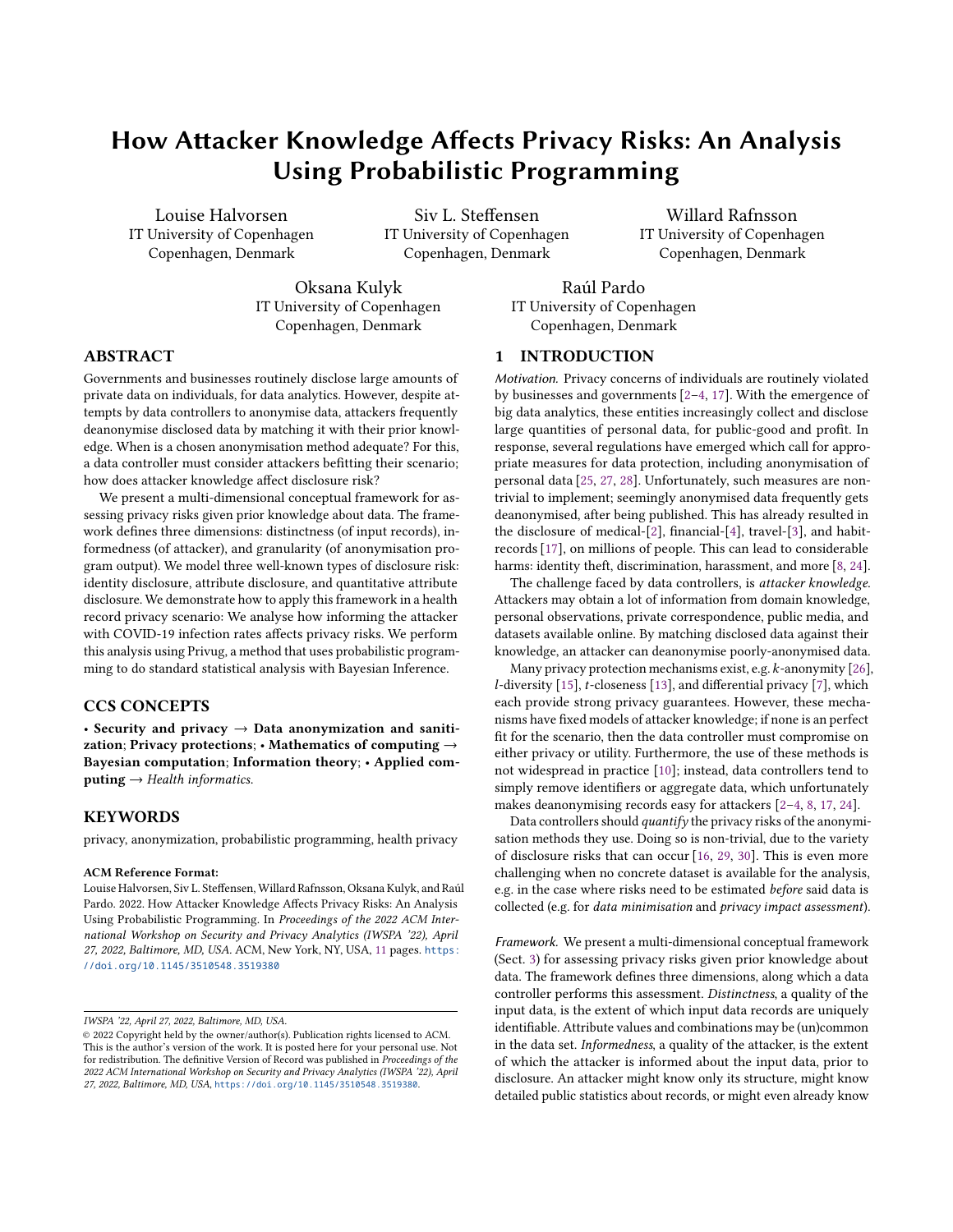as input, and produces a distribution over datasets (with names removed) as output. In Figaro, Element[T] is a distribution over T. Thus, ContainerElement[I,T] is a distribution over containers of T, indexed by I. Likewise, in FixedSizeArrayElement[T], the index of the container (a fixed-size array) is always Int. The original (non-probabilisic) version of  $\text{attr}_r$  is the same as  $\text{attr}_r$ , but with the element types replaces with List. It is thus quite easy for a data analyst to obtain attr\_r from an anonymization program.

Attribute generalisation  $(\text{attr}_q)$ . The second anonymisation program, in addition to dropping the name column, furthermore reduces granularity of data. The resulting dataset is less vulnerable to a linking attack, at the cost of some utility. The probabilistic version, attr\_g, is given in Fig. [10b.](#page-10-30) We generalise three attributes: zip code, birthday, and age, using (rather simple) generalisation functions zG, bG and aG, respectively, given in Fig. [11.](#page-10-30) Concretely, zip codes are divided into four bins, birthdays into 12 bins (month), and ages into five bins with approximately twenty years in each.

## <span id="page-6-2"></span>5.3 Posterior analysis (disclosure queries)

To analyse privacy risks, we consider three types of disclosure, in decreasing order of severity. The first type, identity disclosure, estimates the risk that an adversary can identify a record in the anonymised dataset that belongs to a specific data subject—a linking attack. The second type, attribute disclosure, considers the risks of an adversary learning the diagnosis of a data subject, without necessarily identifying their record in the dataset—a homogeneity attack. The third type, quantitative attribute disclosure, furthermore considers the change of beliefs of the adversary about the probability of a particular data subject being sick based on the released dataset. The disclosures queries are explained in more details below.

Identity disclosure. For quantifying identity disclosure risks, similar to the original Sweeney reidentification, we look at whether the victim is uniquely identified by a given set of attributes—i.e., quasiidentifier analysis. To this end, we infer a distribution over the number of records that share the given set of victim attributes.

Let " $\#(p)$ " be the random variable denoting the number of records satisfying predicate  $p$ . Predicates are defined on output records, i.e. tuples of the form  $(z, b, s, a, d)$ . Suppose, now, that we conduct a quasi-identifier analysis for the singleton set of attributes, age. We are then estimating the distribution  $P(\#(a = AGE))$ , that is, the distribution of the random variable denoting the number of records in the output dataset with the victim's age (AGE).

Attribute disclosure. To quantify attribute disclosure risk, we look at the probability that, in a given dataset, all of the records with the same quasi-identifier as the victim, have the same diagnosis. When all said records have the same diagnosis, we will have learned the victim's diagnosis, despite being (perhaps) unable to determine exactly which row in the input belongs to the victim.

Let  $(z_n, b_n, s_n, a_n, d_n)$  denote the *n*th record in the output dataset. In case of the age quasi-identifier, the probability that we then estimate is  $P(\forall n \in (1, N) \cdot a_n = AGE \implies d_n = 111)$ , where N is the total number of records in the output dataset. In other words: the probability that each record in the dataset matching the victim's age, is ill. By changing the left-hand side of the implication, we obtain probabilities for other quasi-identifiers.

Quantitative attribute disclosure. Here we measure the attacker's (un)certainty of the diagnosis. We consider how the adversary answers the question "What is the probability of the victim being infected with COVID-19?" given the demographic attributes of the victim as well as the dataset after anonymisation.

More precisely, assuming there is some number  $k$  of records sharing the victim's age, we look at the distribution over the number of those records that are ill. In other words, the distribution  $P(\#(a = AGE \land d = Ill) | \#(a = AGE) = k)$ . For example,  $P(\#(a = AGE \land d = Ill) = 2 \mid \#(a = AGE) = 10)$  gives the probability of the attacker learning the victim diagnosis with certainty  $2/10 = 0.2$ , i.e., two out of ten people with the victim's age are ill.

## <span id="page-6-0"></span>6 DEMONSTRATION: RESULTS

We analyse how each dimension affects disclosure risk. To this end, we run each query on each scenario, and compare the results along each dimension (cf. Fig. [3\)](#page-3-1). For the sake of brevity, for identity disclosure and quantitative attribute disclosure, we opt to show only query result for the age attribute, and, for attr\_g, to only show results of generalising age. Results of queries and generalisations for other attribute combinations (i.e. those listed in the x-axis of the in lower plots in Fig. [7\)](#page-8-2), can be found in our public repository [\[21\]](#page-10-23).

## <span id="page-6-1"></span>6.1 Identity disclosure analysis

For each scenario, we infer a distribution over the number of records that have the same age as the victim. Figure [6](#page-7-0) shows the results. The goal is to evaluate how each dimension affects identity disclosure risk—i.e., the extent of which the victim is uniquely identifiable—and determine what age group is more vulnerable to identity disclosure risks. To this end, we first compare how changes along a dimension affect the distribution (i.e., its mode and variance).

Informedness. Informing the prior increases the mode for ages 0-70, and decreases the mode for ages  $\geq 80$ . This is specially pronounced for ages  $\geq 80$  when using attr\_q for anonymisation. The variance of the distributions *decreases* for people in the age groups  $\geq 80$ , meaning that most of the probability is concentrated at the mode.

Granularity. Generalising attributes changes the support of the distributions: for  $\frac{attr}{r}$  is ca. (0, 25) whereas for  $\frac{attr}{g}$  is ca. (50, 175) (except for the covid19 prior). This change also increases the variance of the distributions. Generalising attributes increases the mode of the distributions, by a factor of ~20 for age groups 0-70 and up to a factor of 30 for  $\geq$  80. These results indicate that increasing granularity notably decreases identity disclosure risks.

Distinctness. Increasing distinctness does not significantly modify the mode of the distributions of age groups 0-70, but notably decreases the mode for  $\geq 80$ . The variance of the distributions is not affected for age groups 0-70, but *decreases* for  $\geq 80$  and covin19 prior. Note that, for covid19 prior, attr\_r anonymisation and the age group  $\geq 80$ , the probability is concentrated in low values (concretely values < 2); indicating a high risk of re-identification.

Findings. From this analysis, we present the following findings.

For age groups 0-70, UNIFORM constitutes a worst-case analysis for identity disclosure. This is because the mode of UNIFORM is lower than that of covid19 in Fig. [6;](#page-7-0) fewer people share the victim's age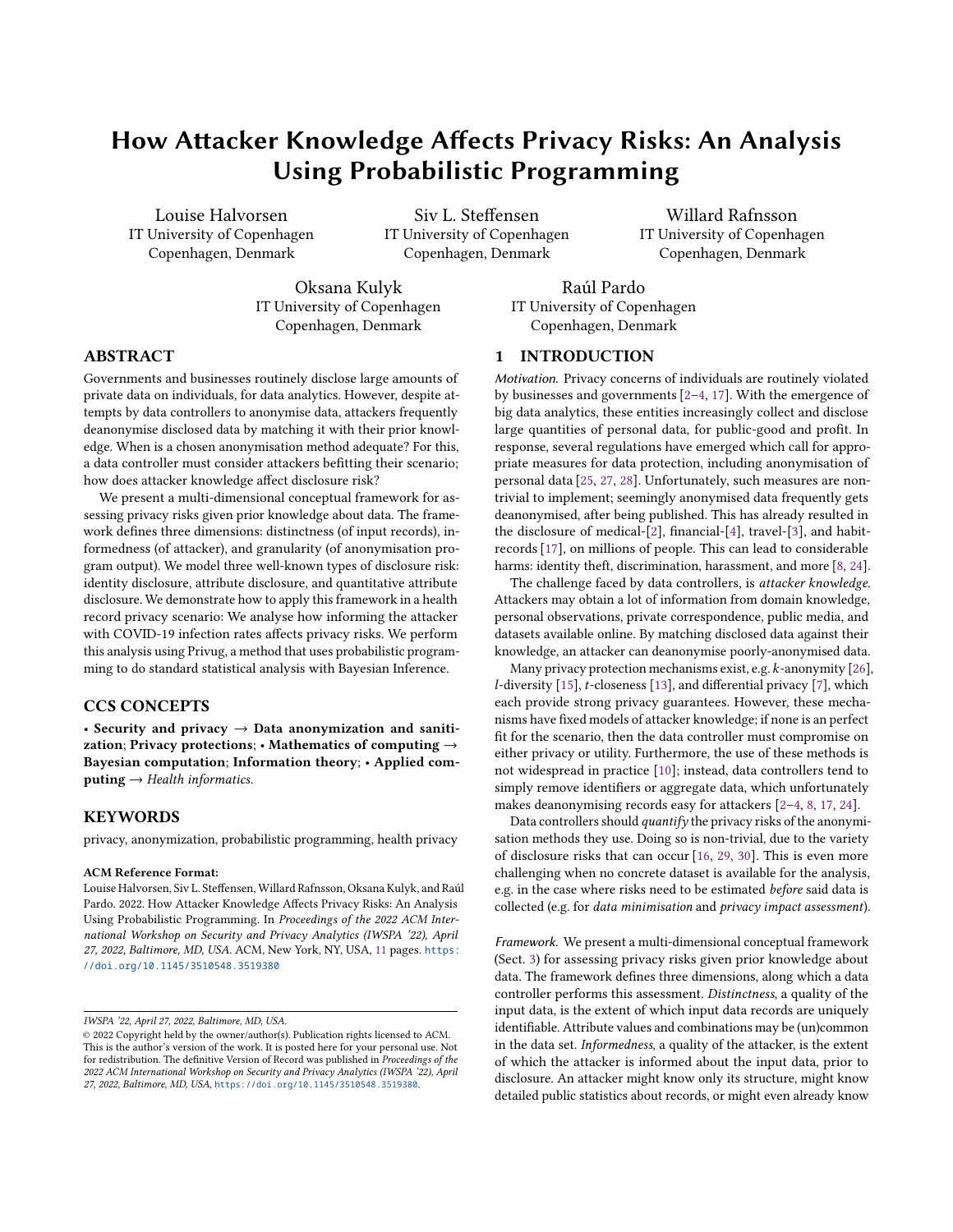<span id="page-7-0"></span>

Figure 6: Identity disclosure results. Probability that *n* people are in the same age group as the victim. The left side of the violin plots shows the distributions for the UNIFORM prior (blue), and the right side the distributions for the covid19 prior (orange). The markers show the mode of the distributions for UNIFORM (light blue) and COVID19 (light orange) priors.

in UNIFORM, making the victim more identifiable (i.e. higher risk) with UNIFORM. Further, the probability that the victim is uniquely identifiable is (near) zero, indicating that age groups 0-70 are not at risk of being identified based on their age. In Fig. [6,](#page-7-0) the UNIFORM peak is 5, meaning  $5/500 = 1/100$  people match the age of the victim (slightly fewer than what Fig. [5](#page-5-2) says about the Danish population).

For age groups  $\geq 80$ , however, the *opposite* holds; using UNIFORM leads to a profound underestimation of risk. This is because the mode of covid19 is lower than the mode of UNIFORM. In the last column of  $attr_q$  in Fig. [6,](#page-7-0) the covid19 mode at ca. 24 is much smaller than the UNIFORM mode at ca. 145, and the COVID19 mode for in the other age groups. Worse, in  $attr$ <sub>r</sub> and covid19 prior, the age groups  $\geq 90$  are very likely unique ( $> 50\%$  probability). This means that people in these age groups are at a high risk of being identified based on their age when data is anonymised with attr\_r.

#### <span id="page-7-1"></span>6.2 Attribute disclosure analysis

For each scenario, we infer the probability that every record, sharing a given set of attributes with the victim, is ill. Figure [7](#page-8-2) shows the results. We consider combinations of age, birthday, zip code, and sex, shown on the x-axis on the bottom plots. For granularity, we consider removal of name ("attr\_r(name)" in Fig. [7\)](#page-8-2), generalisation of age ("attr\_g(age)"), and generalisation of age, zip and birthday ("attr\_g(age,zip,day)"). The goal is to evaluate how each dimension affects attribute (i.e. diagnosis) disclosure risk—the extent of which the victim's diagnosis can be inferred with certainty by the attacker—and determine what age group is more vulnerable to attribute disclosure. We do this by first comparing how changes along a dimension affect the inferred probabilities.

Queries. Singleton attribute sets (age-row) pose a near-zero disclosure risk for age groups 0-79. However, for age groups  $\geq 80$  and covin19 prior, we see an exponential growth in disclosure risk, with age groups  $\geq 90$  having over 90% risk of an attacker learning the victims' diagnosis. Increasing the attribute set increases the disclosure risk. This is because the larger the attribute set, the fewer records there will be that match those attributes with the victim; the victim is more likely to be uniquely identified by the attribute combination. Adding zip or birthday greatly increases the risk (birthday slightly more), whereas adding sex barely increases it. For instance, in the case of attr\_r, for attribute set age, zip and sex, disclosure risk is ~100% irrespective of distinctness and informedness. The same holds for age, zip, and birthday, for  $\frac{attr}{r}$  and  $\frac{attr}{g}$  (age).

Informedness. Informing the prior, for age groups 0-79, decreases the probability for each query and each granularity. Informing the prior, for age groups  $\geq 80$ , *increases* the probability for each query and each granularity. There are several cases where this increase is especially profound: i) when using attr\_r and attribute sets age and age & sex, and ii) when we generalise age, zip & day for attribute sets age, zip & day and age, zip, day & sex.

Granularity. Generalising attributes decreases the probability for all scenarios, except for the attribute sets {age, zip, day} and {age, zip, day, sex} for which the probability remains the same when comparing "attr\_r" and "attr\_g" plots. For age groups 0-79, when we generalise age, risk for attribute set age & zip decreases from ⟨98%, 98%⟩ (UNIFORM prior, COVID19 prior) to  $\langle 71\%, 60\% \rangle$ . For age groups  $\geq 80$ , however, the risk decreases from ⟨98%, 98%⟩ to ⟨58%, 89%⟩. Note the small decrease for covid19. Disclosure risk does decrease dramatically if we furthermore generalise birthday and zip. For age groups 0-79, the highest disclosure risk for covid19 is 45% and 52% for UNIFORM. For age groups  $\geq 80$ , the risks are greatly reduced; however, the highest disclosure risk for covid19 is still 75%.

Distinctness. Increasing distinctness decreases mildly the risks for age groups  $\geq 80$  for UNIFORM prior. However, doing so *increases* the risk for covid19 for most queries (except of course for queries that already had ~100% probability). For instance, for attribute set {age, zip, day, sex} (last column), for generalisation of age, zip & birthday ("attr\_g(age,zip,day)"), for UNIFORM, the risk decreases from  $52\%$  to 40%, whereas for covid19, the risk doubles from 40% to 80%.

Findings. From this analysis, we present the following findings.

We observe the same effect of distinctness on the UNIFORM prior, that we found during identity disclosure analysis. For age groups 0- 79, UNIFORM is a worst-case analysis for attribute disclosure analysis. This is seen by comparing plots vertically in Fig. [7;](#page-8-2) values in bottom plots are less than those in the top plots. For age group  $\geq 80$ , the opposite holds; UNIFORM leads to an underestimation of risk.

Furthermore, for the group  $\geq 80$  and covid19, attr\_g is ineffective. However, for age groups  $0-79$ ,  $\frac{\text{attr}}{\text{g}}$  offers low but better privacy protection (ca. 40% attribute disclosure risk). Our results show the importance of generalising these attributes, but also indicate that these generalisation mechanisms may be insufficient.

With these results, data controllers make better, informed decisions on disclosing data, or can inform people in different age groups of risk of disclosing their data (and seek their consent).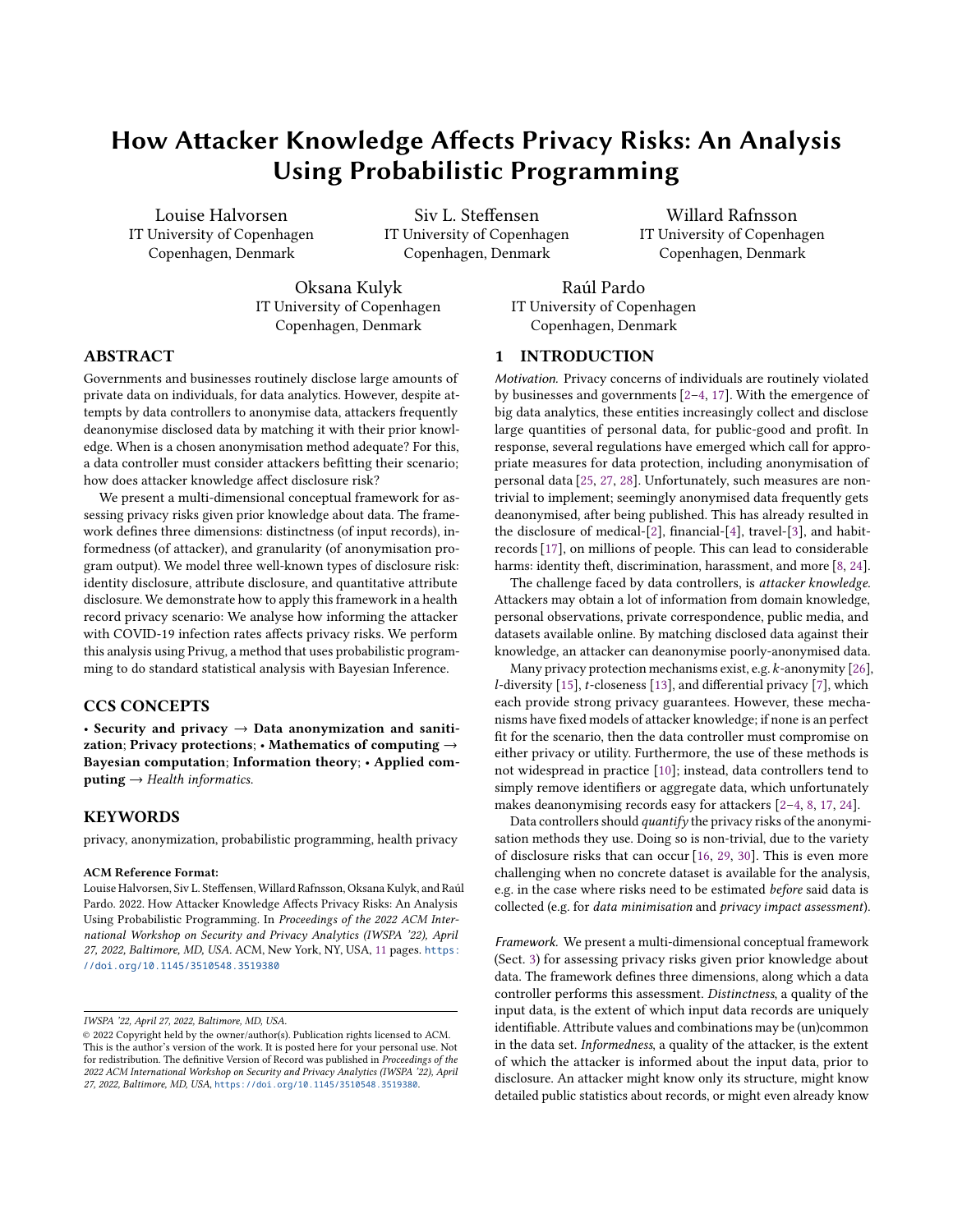How Attacker Knowledge Affects Privacy Risks: An Analysis Using Probabilistic Programming IVSPA '22, April 27, 2022, Baltimore, MD, USA.

<span id="page-8-2"></span>

Figure 7: Attribute disclosure results. Probability that every record sharing the victim's attribute values (x-axis) is ill. Each column corresponds to an anonymisation program, and each row corresponds to a prior. Bars are color coded, from dark blue (young age groups) to light green (old age groups).

<span id="page-8-0"></span>

Figure 8: Quantitative attr. discl. results. Probability that  $n/a$ of people in the same age group as the victim are ill.

#### <span id="page-8-1"></span>6.3 Quantitative attribute disclosure analysis

For each scenario, we infer a distribution, over the number of those records that are ill, with the condition (observation) that a records have the same age as the victim. Figure [8](#page-8-0) shows the result. The goal is to evaluate how each dimension affects quantitative attribute disclosure risk, i.e. the extent of which the attacker learns something about the probability that the victim is ill (i.e., how certain the attacker is that the victim is ill). Further, we compare how probabilities differ before and after the observation, by comparing what changes along a dimension does to the attacker certainty on whether the victim is ill.

Choice of  $a$ . For several distributions in Fig. [8,](#page-8-0) we picked  $a$  to be a value that is roughly equally probable for UNIFORM and COVID19 in the corresponding plot in Fig. [6](#page-7-0) and has probability  $\geq 0$  in both distributions. Note that there is no value  $a$  meeting these conditions across all age groups. Consequently, we have selected two illustrative type of records: i) a record with age = 32 which we refer to as ordinary (people in this age are well represented in the Danish

population, cf. Fig. [5a\)](#page-5-2), and ii) a record with  $age = 90$  which we refer to as outlier (people in this age are underrepresented in the Danish population). Furthermore, since there exists no equiprobable value for the age group  $\geq 80$  (outlier) when generalising age (last column in Fig. [7\)](#page-8-2), we pick the most likely outcome for each prior. As a result, we cannot draw conclusions from informing the prior in Fig. [8d,](#page-8-0) as the histograms are not comparable along that dimension. These choices are for the sake of presentation, they are not a limitation of our framework. Distributions for any choice of  $a$  and age group can be analyzed using the program in our public repository [\[21\]](#page-10-23). In Fig. [8,](#page-8-0) the values of the  $x$  axis represent the portion of the  $a$  records that share the victim's age, that are ill. In Fig. [8a,](#page-8-0) 33% represents  $0.33 * 6 = 2$ , i.e. the probability that 2 out of the 6 records are ill.

Certainty increase. We compute how much the certainty of the attacker (of victim being ill) increases after making an observation.

First, what was the certainty prior to observation? For UNIFORM, prior certainty is 20%. For covid19, it is 0.7% for ordinary, and 0.77% for outlier (cf. column 30-39 resp. 90-200 in Fig. [5b\)](#page-5-2).

Next, what is the certainty after observation? We see this by looking at the mode of each of the eight histograms in Fig. [8.](#page-8-0) In Fig. [8a](#page-8-0) in covid19, the mode is 17% (i.e. it is most probable that  $0.17 * 6 = 1$  out of  $a = 6$  are ill). Thus, after observation, 17% becomes the new certainty of whether the victim is ill in that scenario.

Finally, we compute the ratio of the two, to discover how much the certainty has increased (Table [1\)](#page-9-0). For the attr\_g-UNIFORM scenarios, certainty does not increase; it remains at 20%. In all other scenarios, certainty increases, by varying amounts. For instance, in the ordinary-attr\_r-uniform scenario, certainty increases slightly (by a factor of 1.65), whereas in the outlier- $attr\_r$ -covid19 scenario, certainty increases enormously (by a factor of 42.86).

We investigate how changes along dimensions affects the attacker's certainty. We do this by comparing increases in Table [1.](#page-9-0) We compare certainties after observation across scenarios, and we compare how much certainty increased upon making the observation. Since the values of  $a$  differ in the plots, we are unable to draw conclusions from comparisons along the distinctness dimension.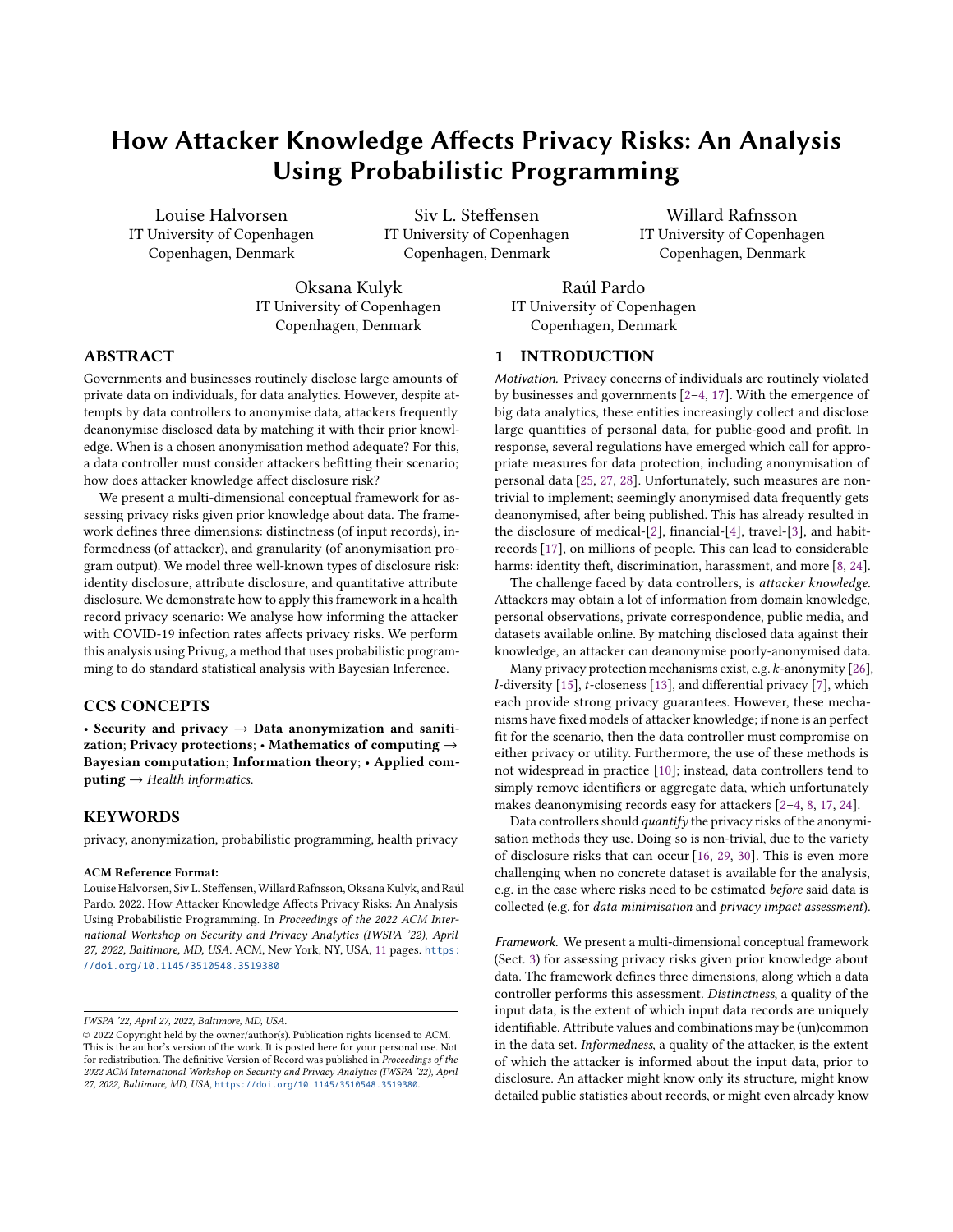<span id="page-9-0"></span>

|          |        | distinctness granularity informedness | prior mode |     | increase  | ratio |
|----------|--------|---------------------------------------|------------|-----|-----------|-------|
| ordinary | attr r | <b>UNIFORM</b>                        | 20.00%     | 33% | 13.00%    | 1.65  |
| ordinary | attr r | covid <sub>19</sub>                   | 0.70%      | 17% | 16.30%    | 24.29 |
| ordinary | attr q | <b>UNIFORM</b>                        | 20.00%     | 20% | $0.00\%$  | 1.00  |
| ordinary | attr q | covid <sub>19</sub>                   | 0.70%      | 1%  | $0.30 \%$ | 1.43  |
| outlier  | attr r | <b>UNIFORM</b>                        | 20.00%     | 33% | 13.00%    | 1.65  |
| outlier  | attr r | covid <sub>19</sub>                   | 0.77%      | 33% | 32.23%    | 42.86 |
| outlier  | attr q | <b>UNIFORM</b>                        | 20.00%     | 20% | 0.00%     | 1.00  |
| outlier  | attr_q | covid <sub>19</sub>                   | 0.77%      | 4%  | 3.23%     | 5.19  |

Table 1: Increase in illness certainty after observation.

Informedness. Informing the prior decreases the attacker's certainty. The certainty decreases more for ordinary than for outlier. This can be seen by comparing mode values of rows 1 & 2, 3 & 4, etc.; for ordinary-attr\_r, certainty decreases from 33% to 17%, whereas for outlier-attr\_r, certainty does not decrease (33% cf. 33%).

If we instead consider how much certainty increases, we get a different picture. For the informed prior, the attacker's certainty increases proportionally more. This increase is profound for  $attr_r$ , but slight for attr\_g. This can be seen by comparing increases (or ratios) of 1 & 2, 3 & 4, etc.; for outlier-attr\_r, the certainty increase is 32.23% (a profound factor 42.86 increase) cf. 13.00% (a meager factor 1.65 increase), whereas for outlier-attr\_g, the certainty increase is 3.23% (a factor 5.19 increase) cf. 0.00% (no increase). The increase is not significantly different for outlier compared to ordinary. The largest such difference is ordinary-attr\_r compared to outlier-attr\_r; in the former, certainty increases from 13.00% (factor 1.65) to 16.3% (factor 24.29), whereas in the latter, certainty increases from 13.00% (factor 1.65) to 32.23% (factor 42.86).

Granularity. Generalising attributes reduces the attacker's certainty. For covid19, this reduction is profound, whereas for UNIFORM, it is slight. This can be seen by comparing mode values of rows 1 & 3, 2 & 4, etc.; for ordinary-covid19, certainty reduces from 17% to 1%, whereas for ordinary-UNIFORM, certainty reduces from 33% to 20%.

If we instead consider how much certainty increases, we get a similar picture. For generalised attributes, the attacker's certainty decreases proportionally more. This decrease is profound for UNIFORM, but slight for covin19. This can be seen by comparing increases (or ratios) of  $1 \& 3$ ,  $2 \& 4$ , etc.; for outlier-covid19, the certainty increase is 3.23% (a factor 5.19 increase) cf. 32.23% (a profound factor 42.86 increase), whereas for outlier-UNIFORM, the certainty increase is 0.00% (no increase) cf. 13.00% (factor 1.65 increase).

Findings. From this analysis, we present the following findings.

Informing the prior decreases the attacker's certainty. However, for the informed prior, the attacker learns proportionally more than for the uninformed prior. This nuance is crucial; in some cases, a data controller cares about the attacker's prediction of the victim's illness, whereas in other cases, a data controller may care about how much information the attacker learns.

Generalising attributes reduces the attacker's certainty. Likewise, for generalised attributes, the attacker learns proportionally less than for removed attributes. For UNIFORM, generalising attributes reduces what the attacker learns to 0, whereas for covid19, doing so reduces what the attacker learns from a lot to a little.

IWSPA '22, April 27, 2022, Baltimore, MD, USA. Comparent and Musical Louise Halvorsen, Siv L. Steffensen, Willard Rafnsson, Oksana Kulyk, and Raúl Pardo

## 7 RELATED WORK

In [\[18\]](#page-10-18), Pardo et. al. introduced PRIVUG and evaluated its accuracy, scalability and applicability for a wide range programs (e.g. differential privacy  $[7]$  and k-anonymity  $[26]$ ). Our main novelty cf.  $[18]$  is the conceptual framework. In PRIVUG, the result of analysis depends on the prior. While expressive and fine-grained, great care must be exercised when choosing a prior during risk analysis (it must model a realistic attacker). Our conceptual framework exists to help the data controller navigate the problem space—the data, the attackers, and the mechanisms—to then organise approaches for solving the (risk assessment) problem. While motivated by [\[18\]](#page-10-18), our framework is independent of Privug (see Sect. [1\)](#page-0-0). Finally, no previous work evaluates how attacker knowledge affects privacy risk in our level of detail (see findings Sect. [6\)](#page-6-0); [\[18\]](#page-10-18) only evaluates informedness (not distinctness & granularity). Though [\[18\]](#page-10-18) introduced Sweeney's experiment using Privug (the authors study attribute removal and  $k$ -anonymity on a uniform prior), our paper presents significant novelties. First, we consider UNIFORM and COVID19 priors. As we have shown, covid19 has revealed insights not detected in UNIFORM. Second, we have extended the structure of the dataset to include the age attribute—this was required as the attribute is present in the COVID-19 dataset. Finally, we study attribute generalisation.

Other tools and methods to analyse re-identification risks hav been proposed in the last decade, see [\[20\]](#page-10-31) and references therein. Most of these tools can be used to perform all (or a subset of) the analyses we study here (cf. Sect. [5.3\)](#page-6-2). The main difference between these tools and the experiment in this paper is that these tools evaluate re-identification risks on concrete datasets, as opposed to re-identification risks on anonymisation algorithms. We remark also that Privug, can be used in the absence of a concrete dataset (e.g., our uniform prior), which makes it possible to analyse anonymisation algorithms before real accurate data is available. This is especially important in our experiment, as accurate COVID-19 data was available only a few months after the pandemic started.

In [\[23\]](#page-10-22), Rocher et. al. use a probabilistic model to evaluate reidentification in anonymised datasets (removing identifiers as in attr\_r) that contain only a fraction of the records of the complete dataset. Since datasets are incomplete, the authors use publicly available demographic data to assess re-identification risks (identity disclosure in our paper). The goal of the model is to estimate the risk of identity disclosure given a set of demographic attributes. Instead, we focus on evaluating different anonymisation programs (attr\_r and attr\_g); [\[23\]](#page-10-22) does not support this. We have further studied two more privacy metrics: attribute disclosure and quantitative attribute disclosure. However, our attacker model is more limited; we assess privacy risks on a pre-defined record (the victim), and assume that the attacker knows that the victim is included in the dataset. The attacker model in [\[23\]](#page-10-22) extrapolates to any member to the population, and makes no assumptions about the presence of the victim's record in the dataset.

#### 8 CONCLUSION

In this paper, we presented a multi-dimensional conceptual framework for assessing privacy risks in the presence prior knowledge about data, as well as a systematic method of conducting the analysis using Privug. We have demonstrated the effect of attacker